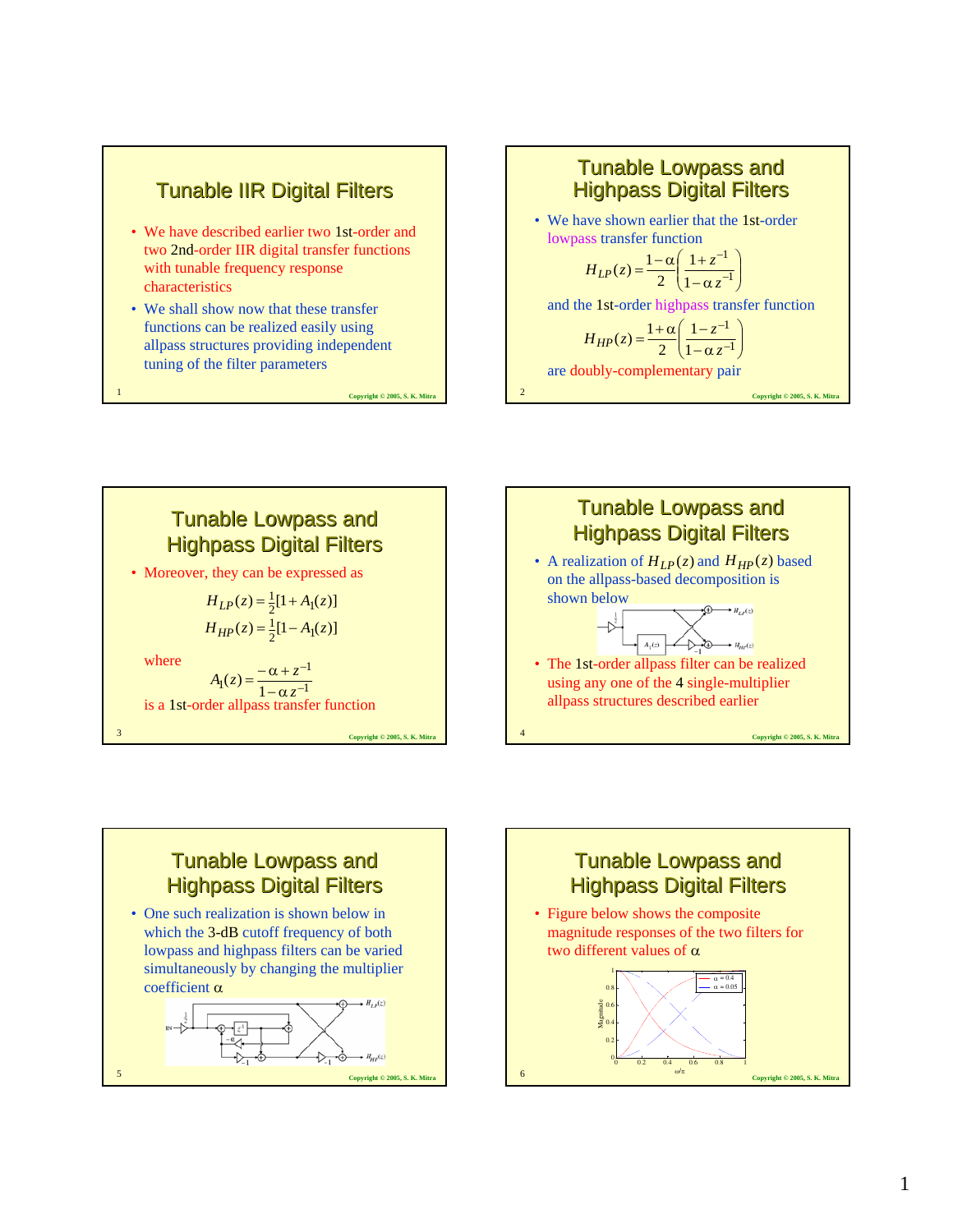









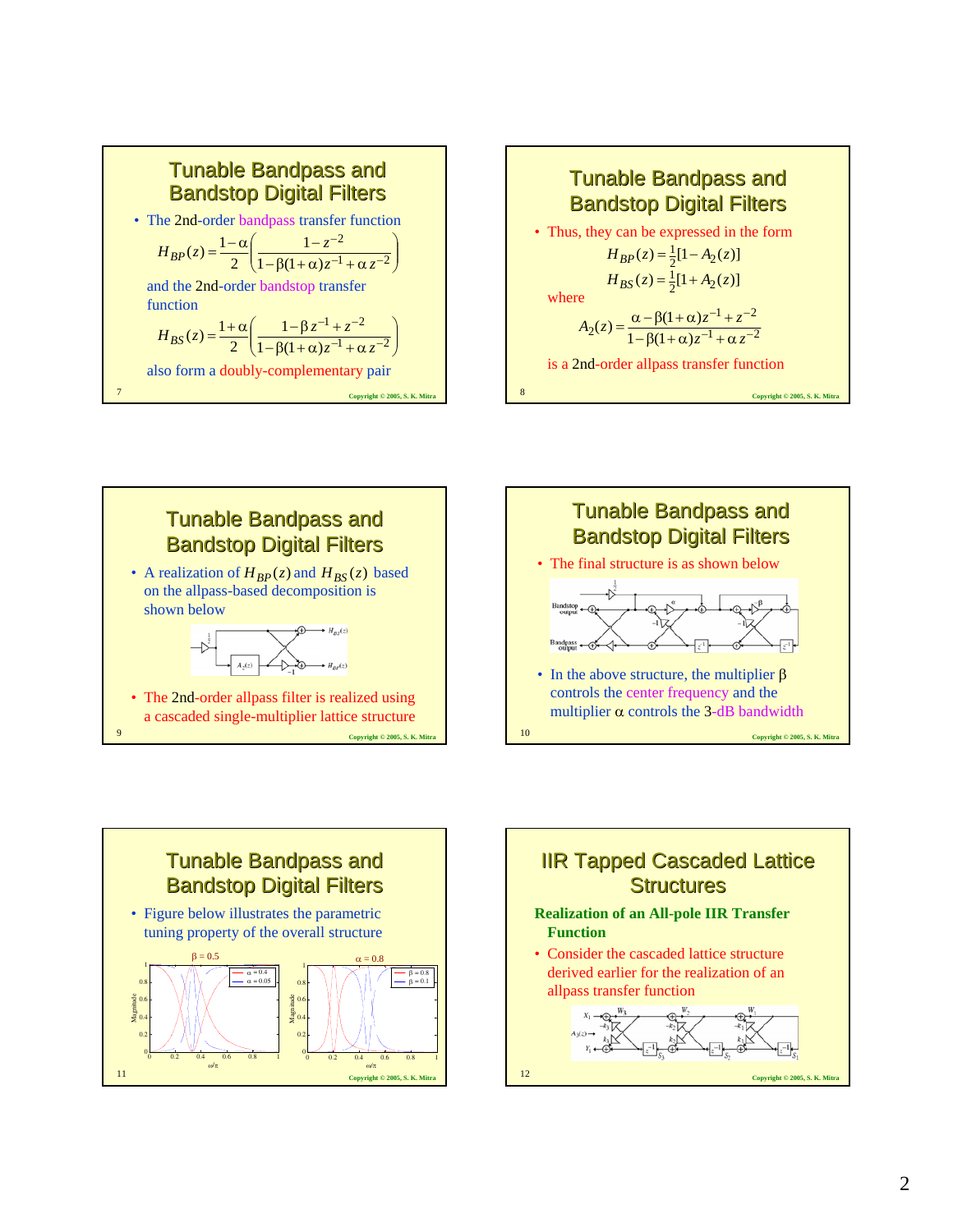







### **IIR Tapped Cascaded Lattice Structures**

#### **Gray-Markel Method**

• A two-step method to realize an *M*th-order arbitrary IIR transfer function

 $H(z) = P_M(z)/D_M(z)$ 

• Step 1: An intermediate allpass transfer function  $A_M(z) = z^{-M} D_M(z^{-1})/D_M(z)$  is realized in the form of a cascaded lattice structure

**Copyright © 2005, S. K. Mitra** 17

### **IIR Tapped Cascaded Lattice Structures**

- Step 2: A set of independent variables are summed with appropriate weights to yield the desired numerator  $P_M(z)$
- To illustrate the method, consider the realization of a 3rd-order transfer function

$$
H(z) = \frac{P_3(z)}{D_3(z)} = \frac{p_0 + p_1 z^{-1} + p_2 z^{-2} + p_3 z^{-3}}{1 + d_1 z^{-1} + d_2 z^{-2} + d_3 z^{-3}}
$$

**Copyright © 2005, S. K. Mitra** 18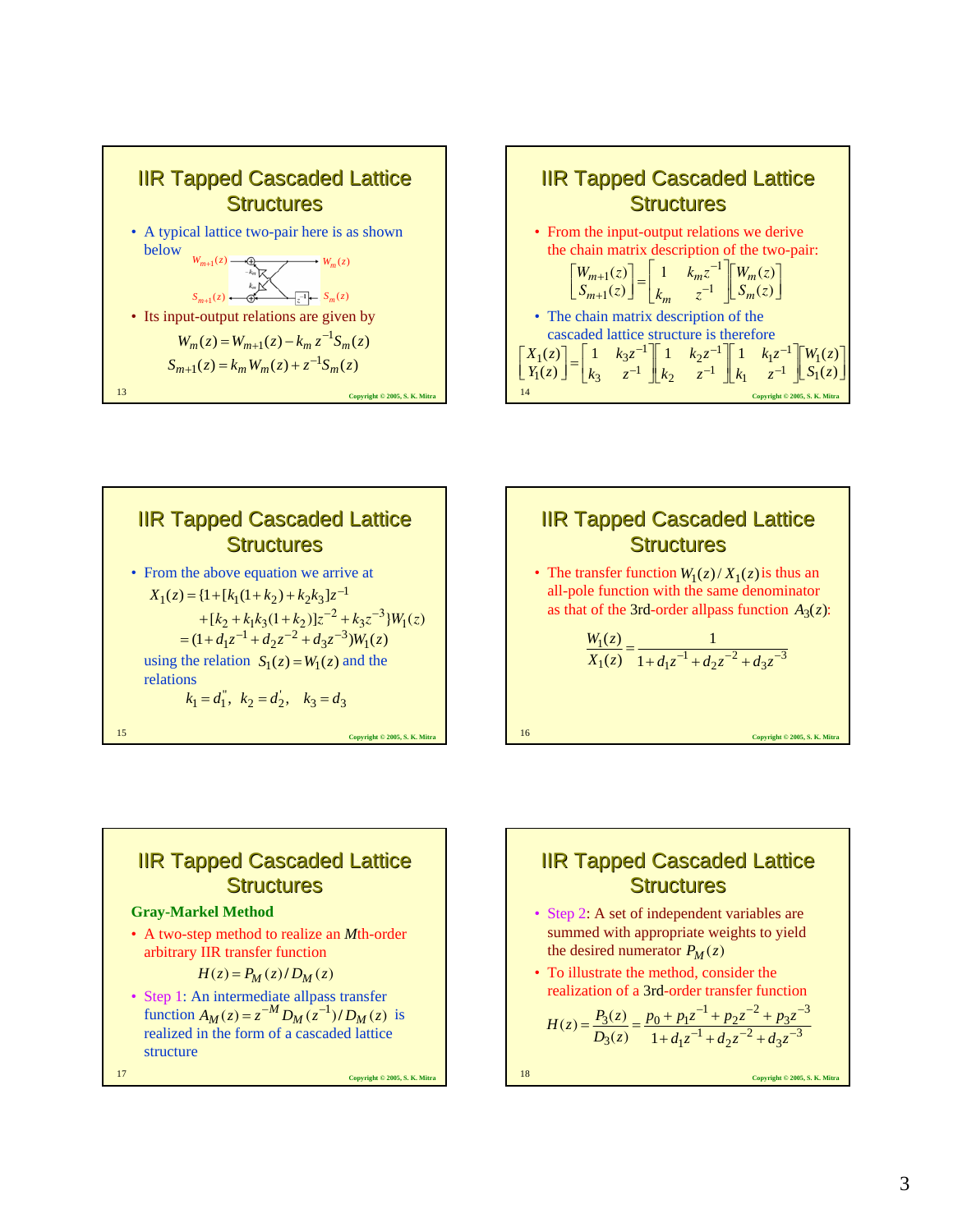









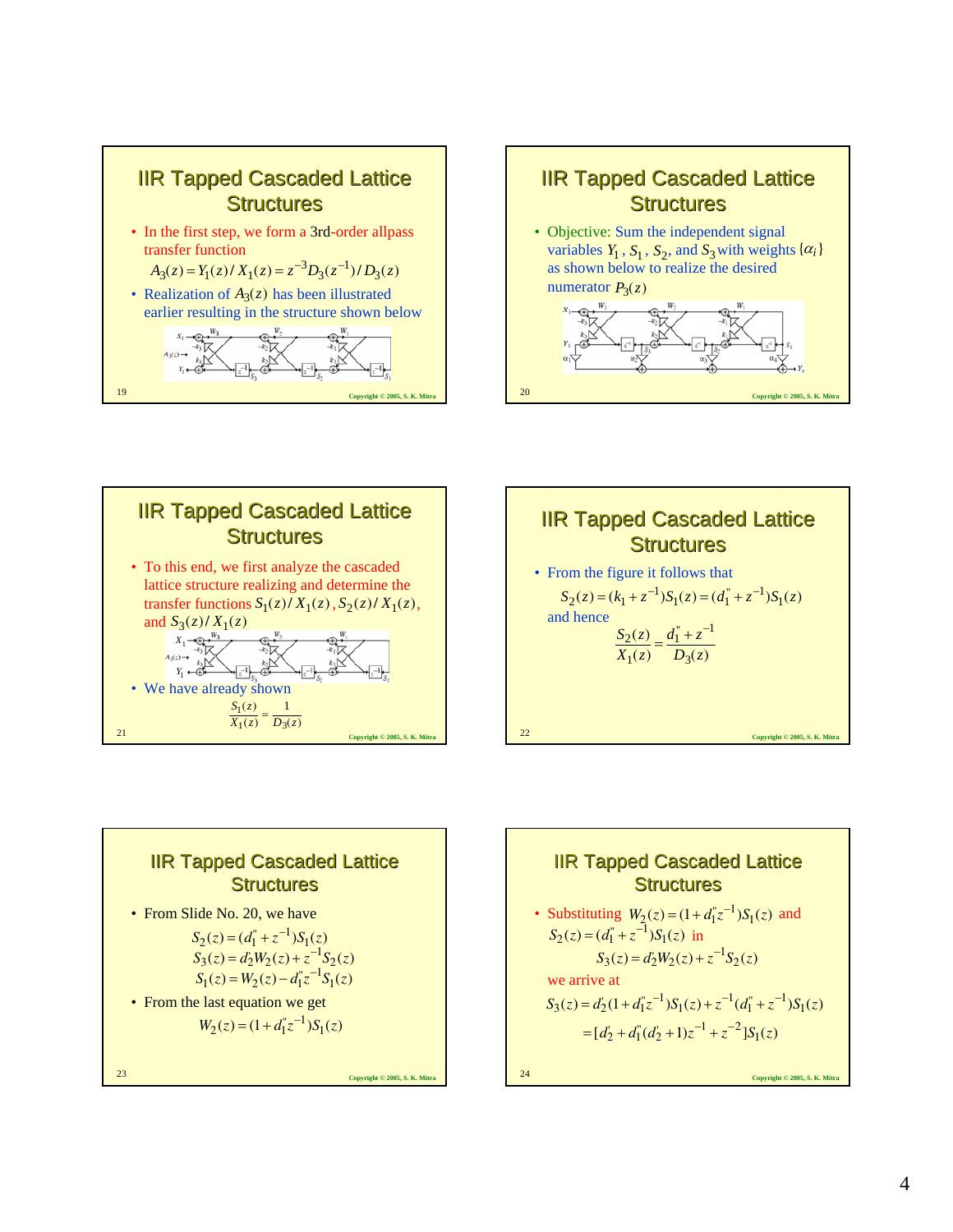| <b>IIR Tapped Cascaded Lattice</b><br><b>Structures</b>                                                                                             |
|-----------------------------------------------------------------------------------------------------------------------------------------------------|
| • From $d_1^{\prime\prime} = \frac{d_1^{\prime\prime} - d_2 d_1^{\prime}}{1 - (d_2^{\prime})^2} = \frac{d_1^{\prime}}{1 + d_2^{\prime}}$ we observe |
| $d_1 = d_1(d_2 + 1)$<br>• Thus, $S_3(z) = (d'_2 + d'_1 z^{-1} + z^{-2}) S_1(z)$                                                                     |
| 25<br>Copyright © 2005, S. K. Mitra                                                                                                                 |







### **Copyright © 2005, S. K. Mitra** 29 **IIR Tapped Cascaded Lattice Structures** • Comparing the numerator of  $Y_o(z)/X_1(z)$ with the desired numerator  $P_3(z)$  and with the desired numerator  $P_3(z)$  and<br>equating like powers of  $z^{-1}$  we obtain  $\alpha_1 d_3 + \alpha_2 d_2 + \alpha_3 d_1 + \alpha_4 = p_0$  $\alpha_1 d_2 + \alpha_2 d_1 + \alpha_3 = p_1$  $\alpha_1 d_1 + \alpha_2 = p_2$  $\alpha_1 = p_3$



$$
\alpha_3 = p_1 - \alpha_1 \alpha_2 - \alpha_2 \alpha_1
$$
  

$$
\alpha_4 = p_0 - \alpha_1 \alpha_3 - \alpha_2 \alpha_2 - \alpha_3 \alpha_1
$$

**Copyright © 2005, S. K. Mitra** 30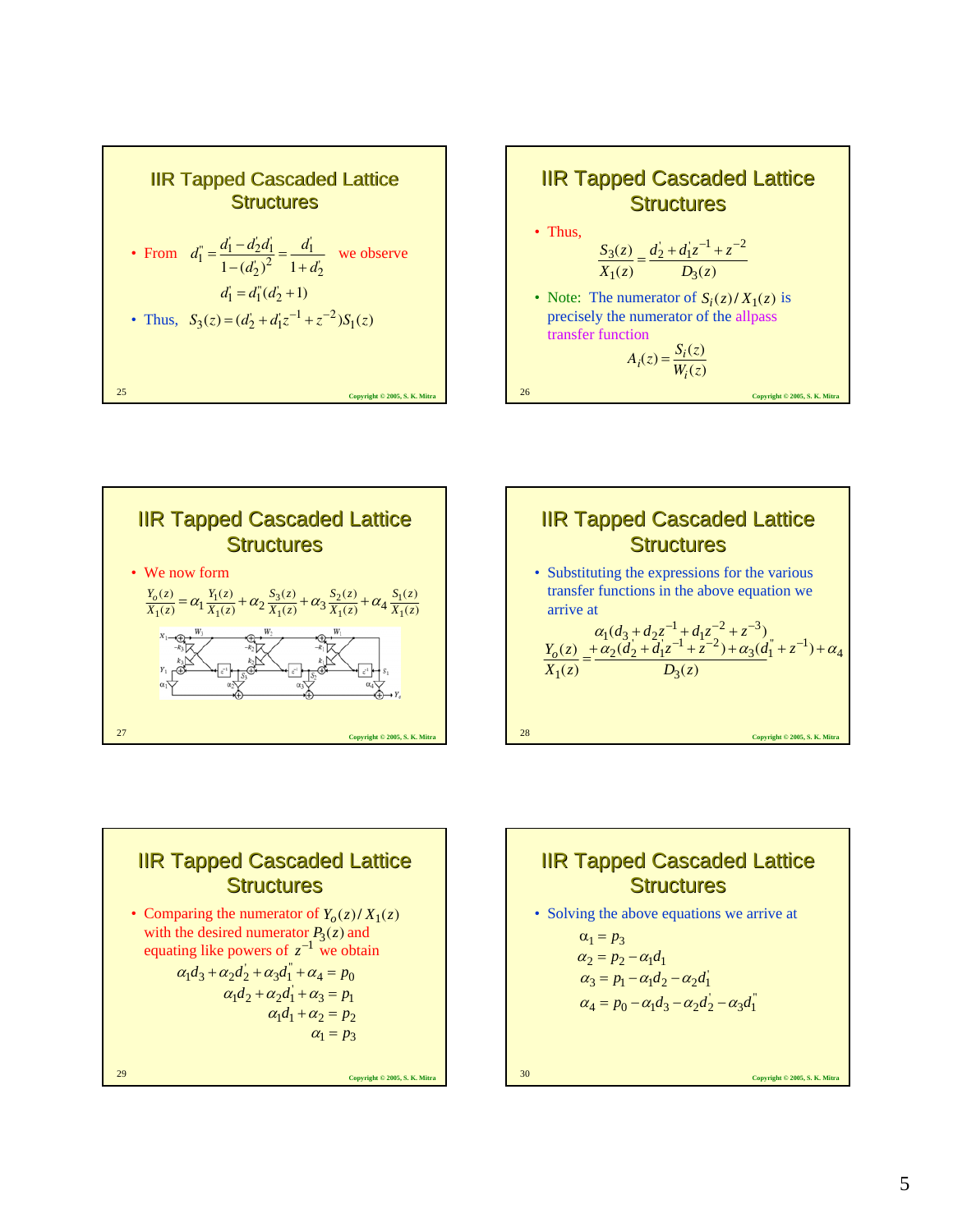







#### **Tapped Cascaded Lattice** Realization Using MATLAB

- Both the pole-zero and the all-pole IIR cascaded lattice structures can be developed from their prescribed transfer functions using the M-file tf2latc
- To this end, Program 6\_4 can be employed

**Copyright © 2005, S. K. Mitra** 35

# **Tapped Cascaded Lattice** Realization Using MATLAB

- The M-file latc2tf implements the reverse process and can be used to verify the structure developed using tf2latc
- To this end, Program 8\_5 can be employed

**Convright © 2005, S. K. Mitra**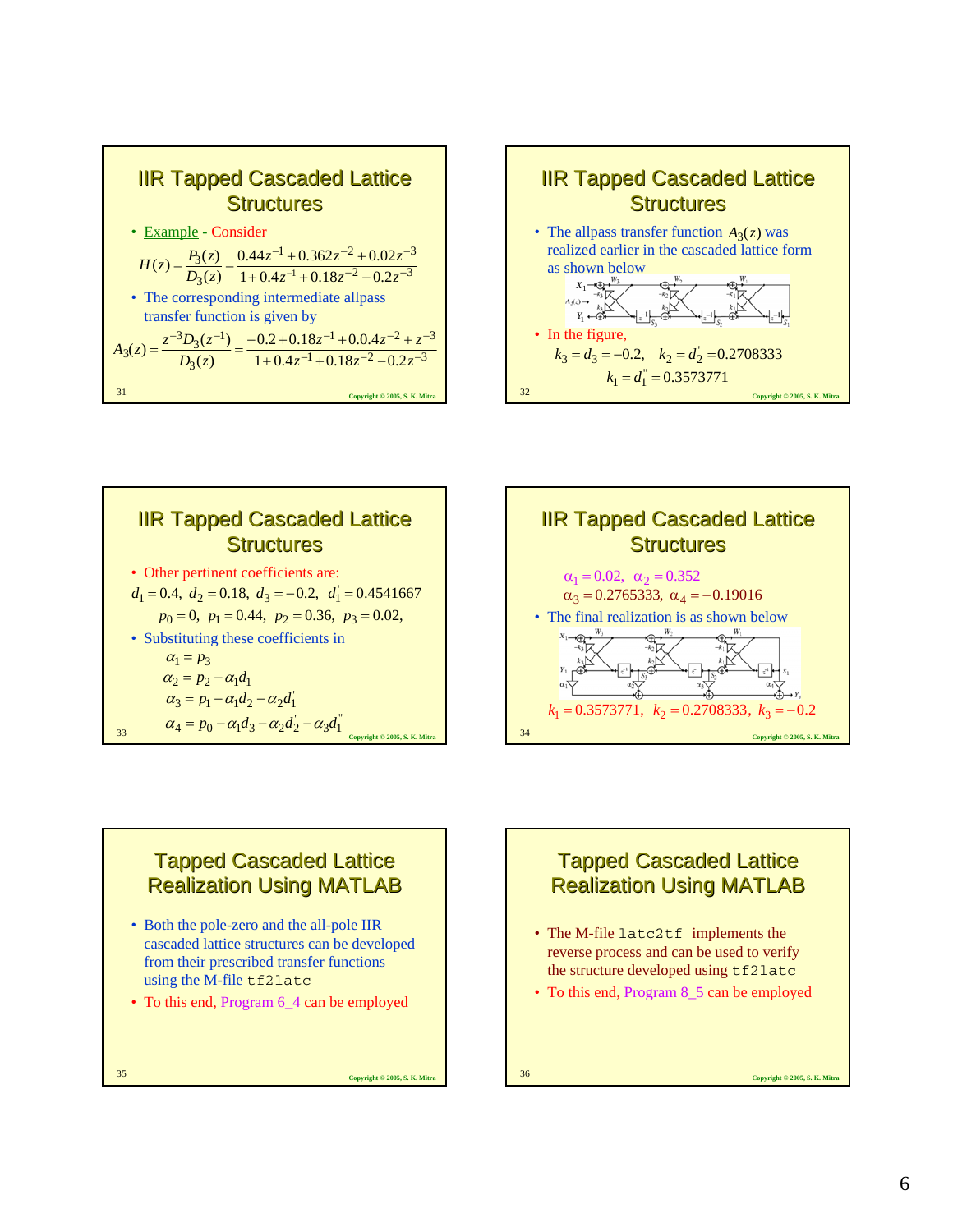







# **FIR Cascaded Lattice Structures**

• From the input-output relations of the *m*-th two-pair we obtain for  $m = 2$ :

$$
H_2(z) = H_1(z) + k_2 z^{-1} G_1(z)
$$
  
\n
$$
G_2(z) = k_2 H_1(z) + z^{-1} G_1(z)
$$

• Since  $H_1(z)$  and  $G_1(z)$  are 1st-order polynomials, it follows from the above that  $H_2(z)$  and  $G_2(z)$  are 2nd-order polynomials

**Copyright © 2005, S. K. Mitra** 41

**FIR Cascaded Lattice Structures** 

\n- Substituting 
$$
G_1(z) = z^{-1}H_1(z^{-1})
$$
 in the two previous equations we get\n  $H_2(z) = H_1(z) + k_2 z^{-2} H_1(z^{-1})$ \n $G_2(z) = k_2 H_1(z) + z^{-2} H_1(z^{-1})$ \n
\n- Now we can write\n  $G_2(z) = k_2 H_1(z) + z^{-2} H_1(z^{-1})$ \n $= z^{-2} [k_2 z^2 H_1(z) + H_1(z^{-1})] = z^{-2} H_2(z^{-1})$ \n
\n- $\implies G_2(z)$  is the mirror-image of  $H_2(z)$ \n $= \sum_{\text{Coprriglet } 0.2005, \text{S. K. Mirra}}$ \n
\n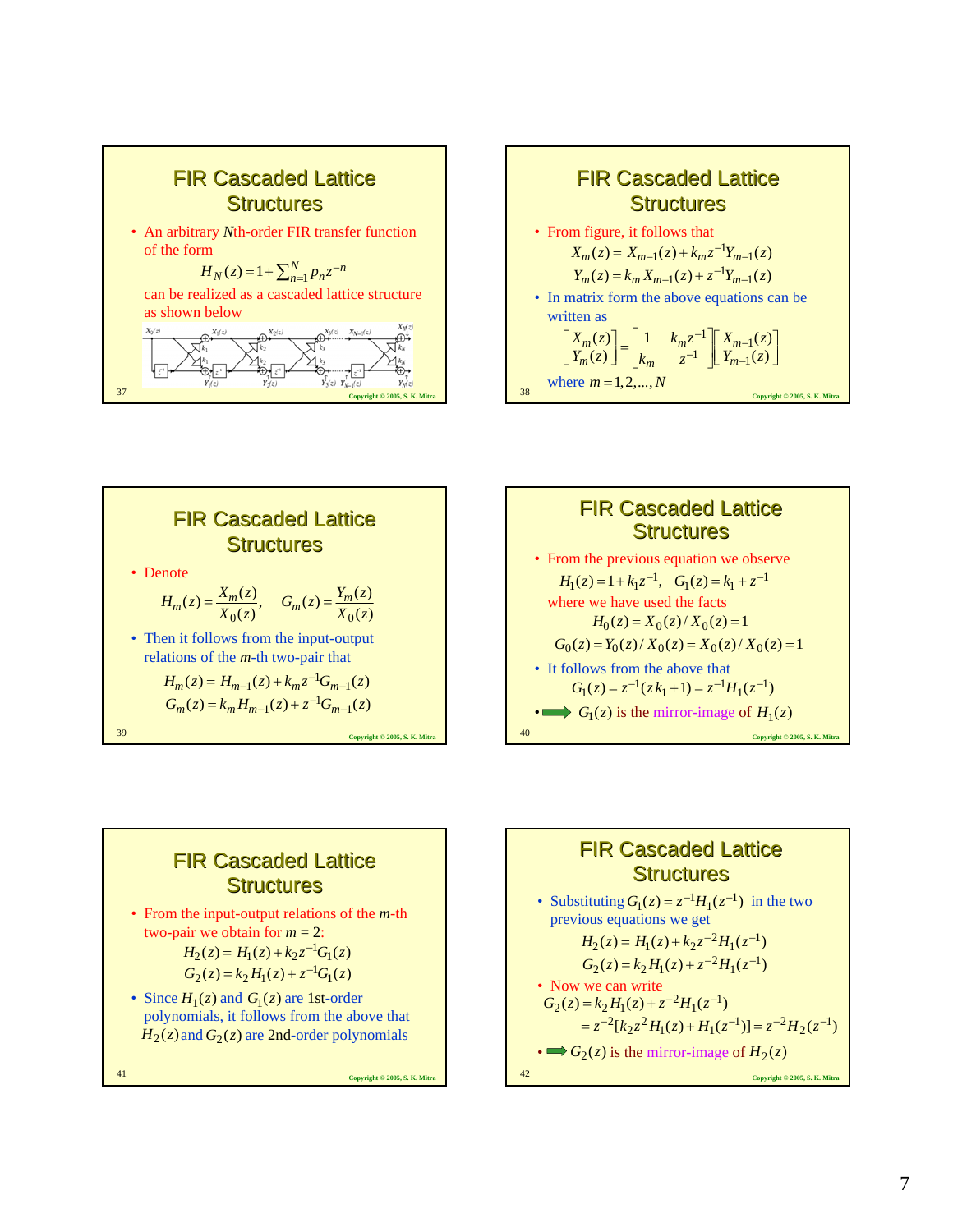